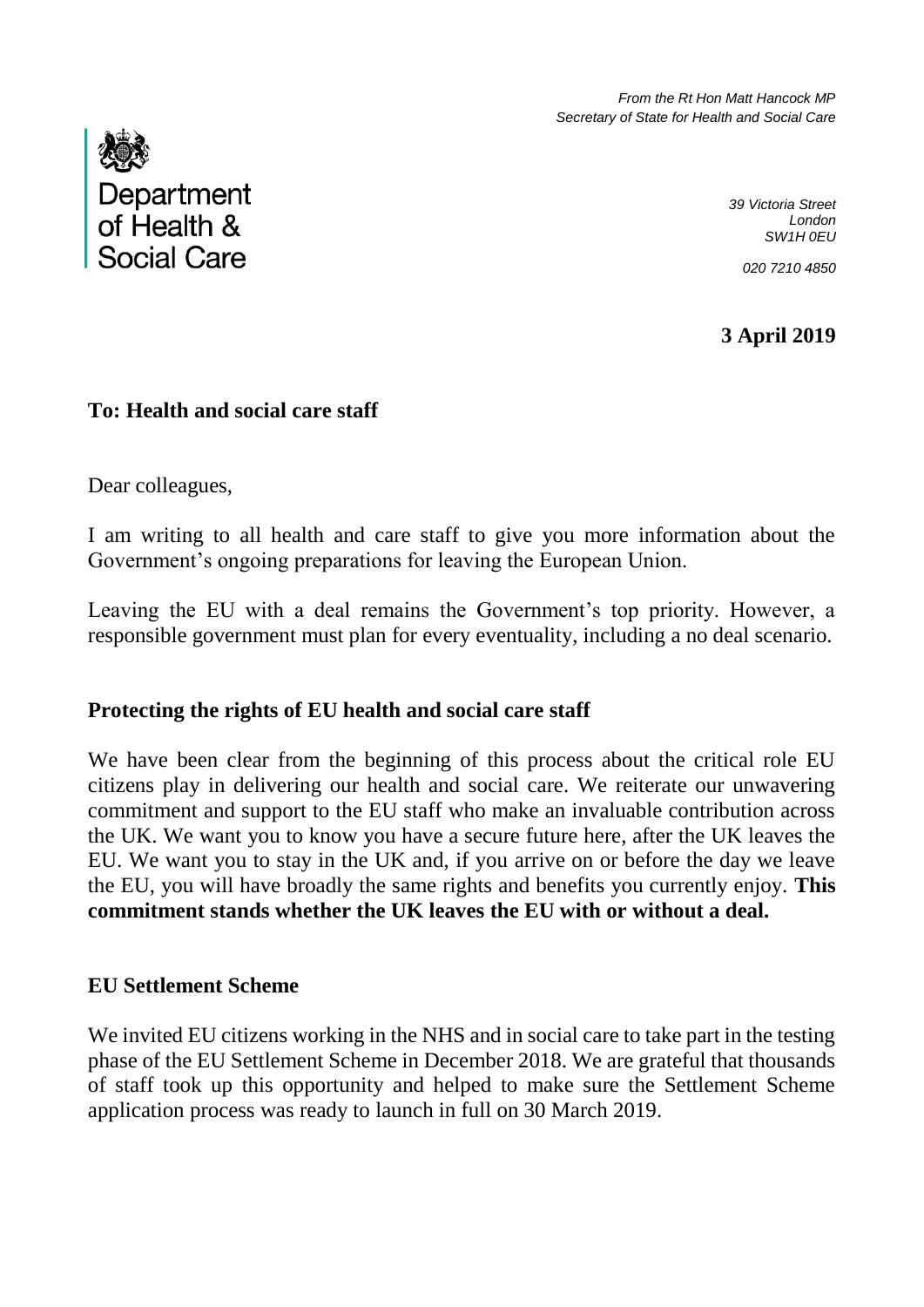We continue to encourage all EU citizens who already live in the UK to apply to the EU Settlement Scheme to secure either 'settled status', if they have been in the UK for five years, or 'pre-settled status' if they have lived in the UK for fewer than five years. Irish citizens are not required to apply for the EU Settlement Scheme, although there are some circumstances where they may wish to. Non-Irish family members of Irish citizens will need to apply. The process to register is simple and free to all from 30 March 2019.

We know that members of staff who applied during the testing phase paid a fee for their application and are waiting for information about when this payment will be refunded. Refunds started being made from 30 March 2019. If you have paid for an application and not received a refund by 20 April 2019, please contact the EU Settlement Resolution Centre on 0300 123 7379.

The Home Secretary and I wrote to NHS Chief Executives and Directors of Adult Social Care this week giving more detail about the scheme. If you are an EU citizen working in the NHS or social care, we really want you to stay.

There is more information on the [EU Settlement Scheme](https://www.gov.uk/settled-status-eu-citizens-families) on gov.uk.

# **Recognition of professional qualifications**

Some staff have expressed concern about whether their professional qualifications from EEA and Swiss institutions will continue to be recognised in the UK, if we leave without a deal. On 7 March 2019, we put in place legislation that ensures the continued recognition of European qualifications by all professional regulators covering the health and social care sectors, including the General Medical Council, Nursing and Midwifery Council, General Pharmaceutical Council, General Dental Council and Health and Care Professions Council. This means **EU staff who are currently practising in the UK can continue to do so, and that professionals qualified in the EEA and Switzerland can continue to apply for registration after exit day, even if we leave without a deal.** 

There will be no need for any change to existing employment contracts if the UK leaves the EU without a deal and therefore no question of EU staff needing to reapply for their own jobs because of EU Exit.

For any professional registration queries, please contact your relevant professional regulator.